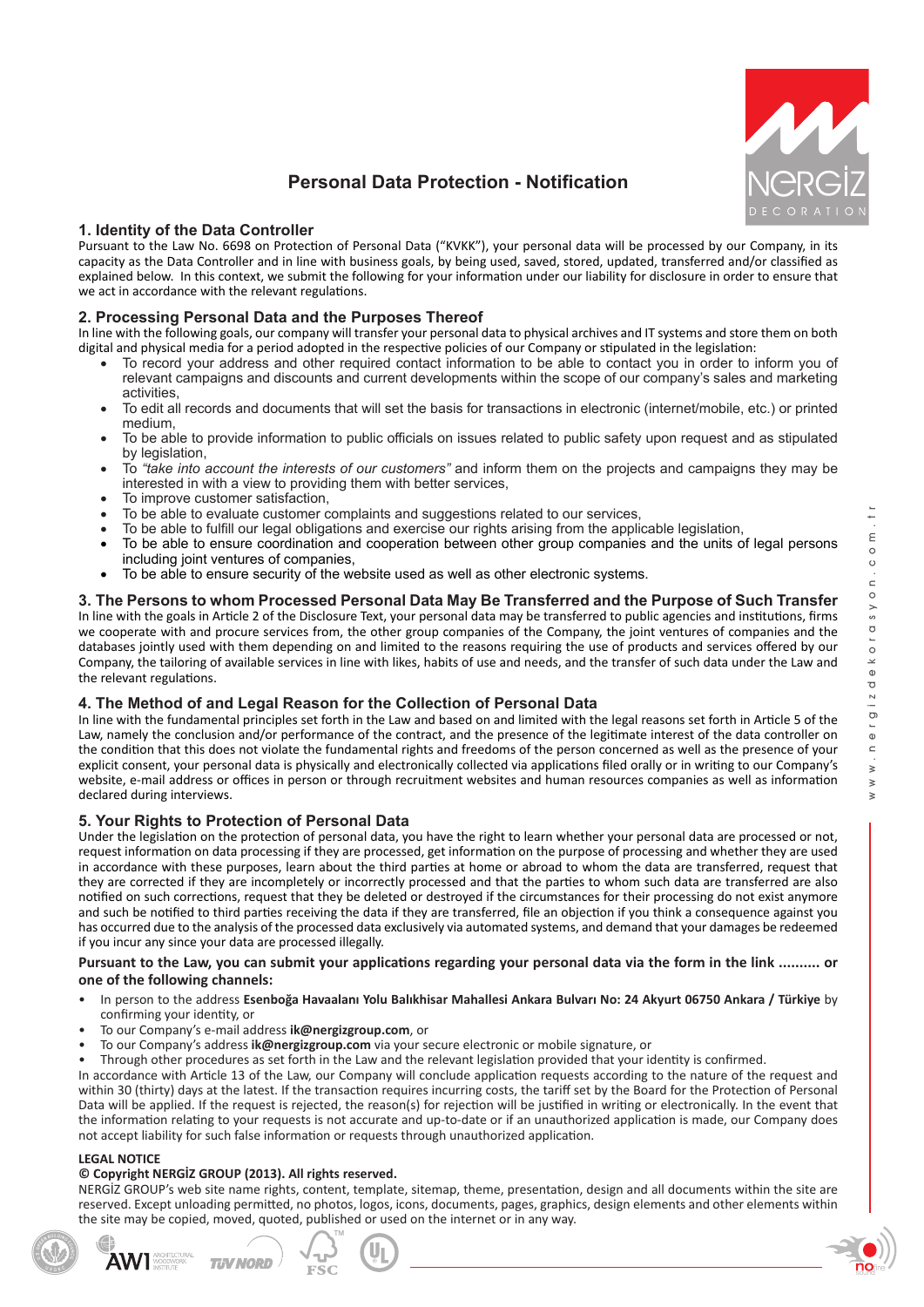

# **APPLICATION FORM**

| <b>Applicant's Information</b> |                      |  |
|--------------------------------|----------------------|--|
| Name & Surname                 | ٠<br>$\bullet$       |  |
| Turkish ID No                  | ٠<br>$\cdot$         |  |
| Nationality and                | ٠<br>٠               |  |
| Passport Number                | ٠<br>٠               |  |
| For Non-Turkish Citizens       | $\ddot{\phantom{a}}$ |  |
| Date of Birth                  | ٠<br>$\blacksquare$  |  |
| Mobile Number                  | ٠<br>$\bullet$       |  |
| E-mail Address                 | ٠<br>$\cdot$         |  |
| Address                        | ٠<br>٠               |  |

# **A. In the table below, please select the appropriate option(s) for your request for information in accordance with Article 11 of the Law on the Protection of Personal Data:**

| Başvuru Konusu                                                                                                                                                                                          | Seçiminiz |  |  |
|---------------------------------------------------------------------------------------------------------------------------------------------------------------------------------------------------------|-----------|--|--|
| Reason for Application                                                                                                                                                                                  |           |  |  |
| I want to know if your company is processing personal data about me.                                                                                                                                    |           |  |  |
| If your Company is processing personal data about me, I request information on the data processing<br>procedure.                                                                                        |           |  |  |
| If your Company is processing personal data about me, I would like to know the purpose of processing<br>and whether the data are used in line with the purpose of processing.                           |           |  |  |
| If my personal data are transferred to third parties at home or abroad, I would like to know who my<br>data are transferred to.                                                                         |           |  |  |
| I believe my personal data are incompletely and incorrectly processed by your company, and I demand<br>correction.                                                                                      |           |  |  |
| I demand that my personal data be deleted since the reasons that require the processing of my perso-<br>nal data do not exist anymore.                                                                  |           |  |  |
| I request that my incomplete and incorrectly-processed personal data be also corrected by third parties<br>to whom they are transferred.                                                                |           |  |  |
| I believe that my personal data which are processed by your company have been analyzed exclusively<br>through automated systems and this has resulted in a consequence against me and I object to that. |           |  |  |
| I have suffered damages due to the unlawful processing of my personal data. I demand that the said<br>damage be redeemed.                                                                               |           |  |  |

 $($